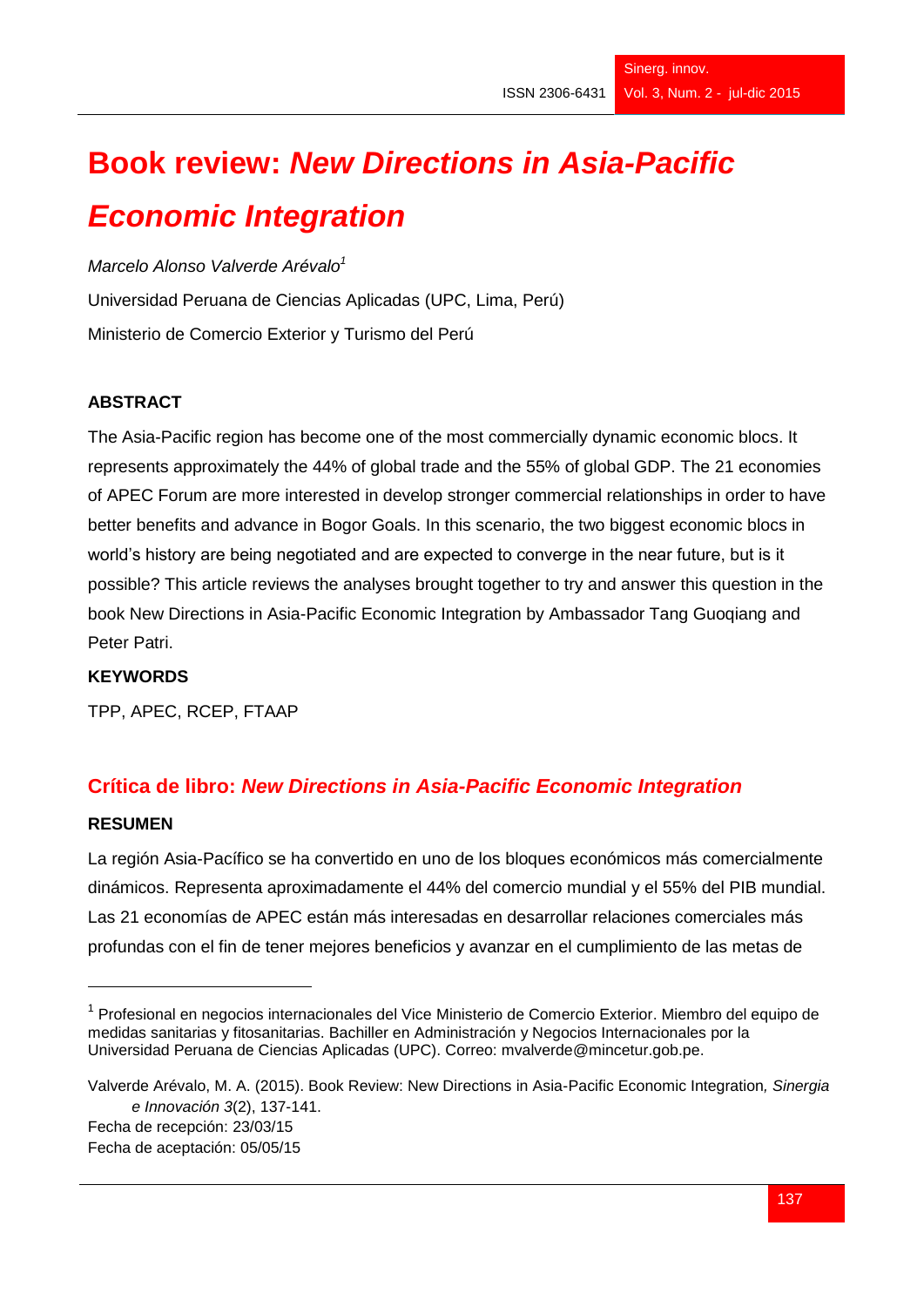Bogor. En este escenario, los dos mayores bloques económicos en la historia del mundo se están negociando y se espera que converjan en un futuro cercano, pero ¿es posible? El presente artículo evalúa los análisis recogidos para responder a esta pregunta en el libro New Directions in Asia-Pacific Economic Integration del Embajador Tang Guoqiang y Peter Patri.

### **PALABRAS CLAVE**

TPP, APEC, RCEP, FTAAP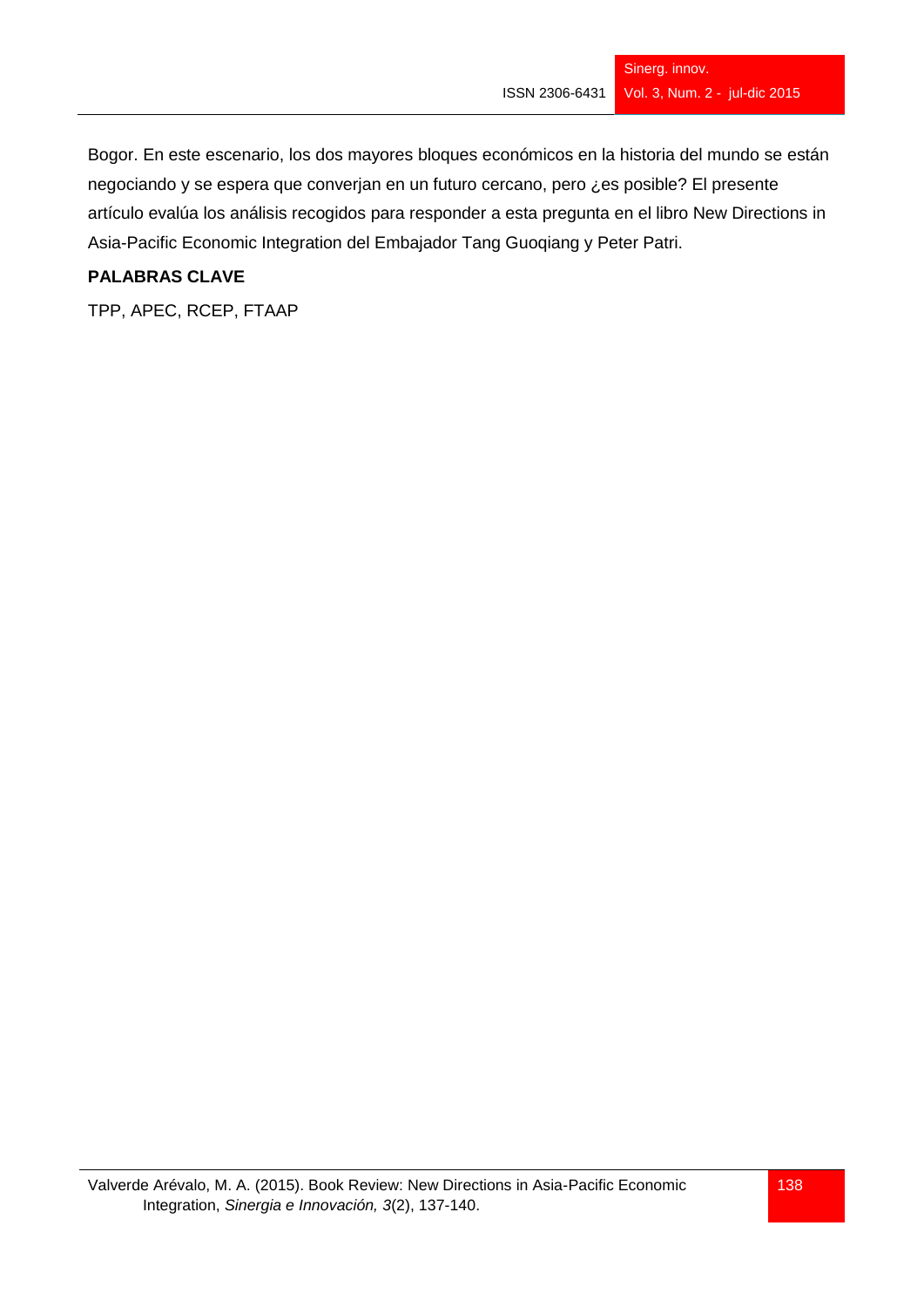During the nineties, the proliferation of commercial agreements in Asia-Pacific region was quite significant; as a result, in 2004, the APEC Business Advisory Council (ABAC) first introduced the idea of a Free Trade Area of the Asia-Pacific (FTAAP) as a way to achieve the Bogor Goals and encourage the global liberalization of the World Trade Organization.

Initially, it wasn't taken into consideration by APEC leaders. Even some research conducted by Pacific Economic Cooperation Council (PECC) and ABAC concluded that it was not politically feasible in the short term. However, in Beijing the APEC Leaders suggested that the FTAAP should be pursued principally through negotiations like RCEP and TPP. But is it feasible?

The book *New Directions in Asia-Pacific Economic Integration* by Ambassador Tang Guoqiang and Peter Patri brings together arguments in favor and against the FTAAP as well as two ways to accomplish this goal: the Trans-Pacific Partnership (TPP) and the Regional Comprehensive Economic Partnership (RCEP).

On one hand, Peter Patrick, Michael Plummer and Fan Zhai in Chapter 6 "The TPP, China, and FTAAP: The Case for Convergence", argue that both alternatives will generate significant revenues, the expectations for TPP are about 285 billion dollars and for the RCEP 618 billion. Similarly, the expected impact of the FTAAP is quite positive as it would generate gains of about 2.4 trillion dollars.

While it is expected that both blocks can converge to form the FTAAP, this would be unlikely due to the wide differences of negotiation terms. Robert Scollay, in Chapter 19 "The TPP and RCEP; prospects for convergence", presents some of the key issues that would preclude the convergence of these agreements.

First, although there is the perspective that both blocks should converge to achieve FTAAP, there hasn't occurred any rapprochement. Only APEC Leaders are committed to deliver a Strategic Study to start of the negotiations that will take into account both negotiations.

Second, TPP negotiators have continually emphasized the idea that this agreement will be a "highstandard, twenty - first century" agreement, with an agenda covering 29 chapters so a fairly high level of ambition is expected and also 100% reduction of tariffs. The tariffs reduction probably won't be completed at all because it is possible to have some "carve outs" but it seems that many sectors that remained closed over years will be open in 10-15 years transitional period of time without exception. On the other hand, the RCEP since its inception has focused on recognizing the